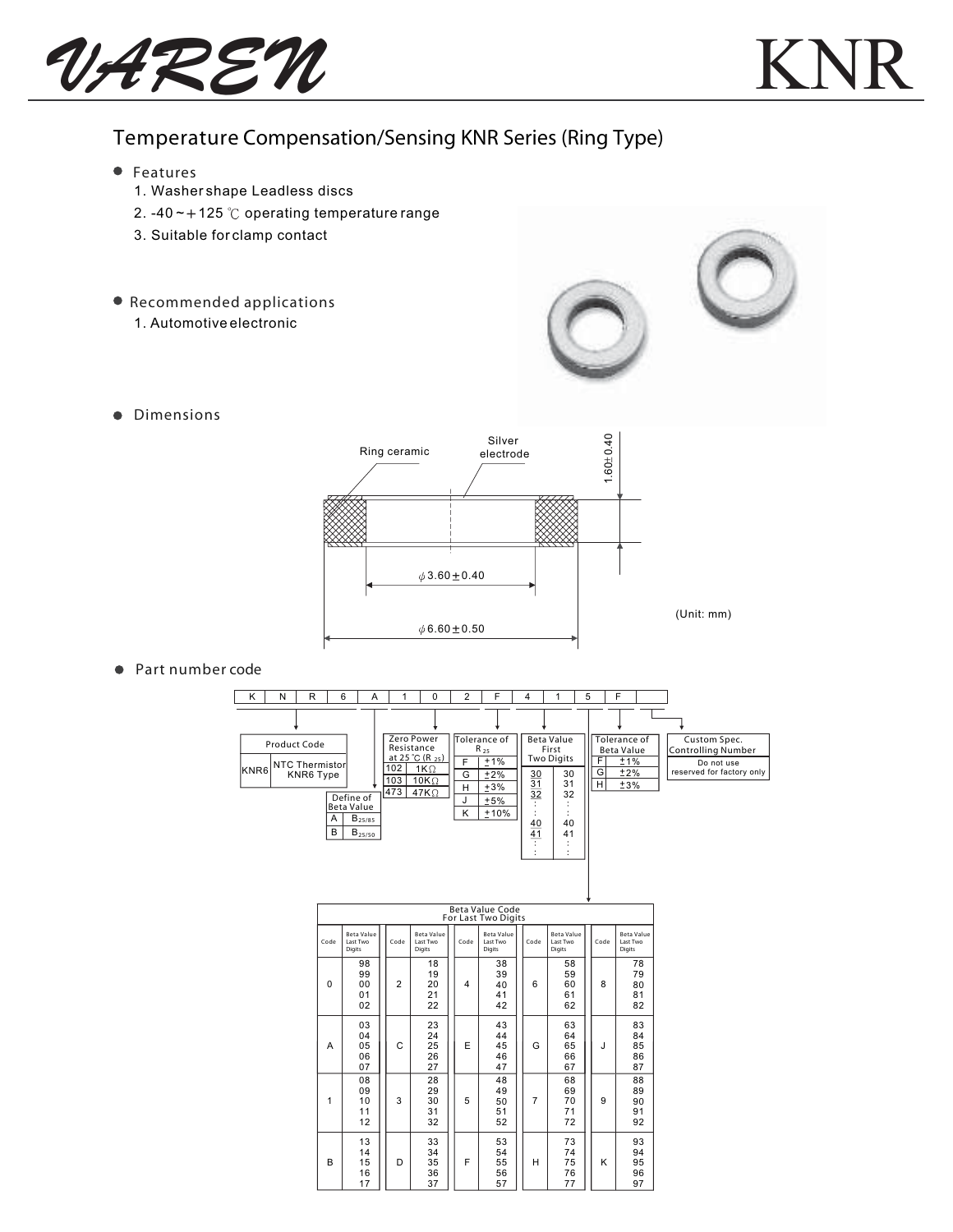*VAREN* KNR

## $\bullet$ Characteristics

| Part no.                               | Zero<br>power<br>resistancel<br>at 25 $^\circ\mathrm{C}$<br>(KQ) | Tolerance<br>of<br>resistance<br>$(*\%)$ | B<br>value<br>(K) |      | Tolerance<br>of<br><b>B</b> value<br>(± %) | Max.<br>power rating<br>at 25 $^\circ$ C<br>(mW) | Thermal<br>dissipation<br>constant<br>(mW/C) | Thermal<br>time<br>constant<br>(Sec.) | Operating<br>temperature<br>range<br>(C) |
|----------------------------------------|------------------------------------------------------------------|------------------------------------------|-------------------|------|--------------------------------------------|--------------------------------------------------|----------------------------------------------|---------------------------------------|------------------------------------------|
| KNR6A401 <sup>1</sup> 403 <sup>*</sup> | 0.4                                                              | $5 \cdot 10 \cdot 20$                    | 25/85             | 4030 | $1 \cdot 2 \cdot 3$                        | 210                                              | $\geq$ 3.5                                   | $\leq 50$                             | $-40 - 125$                              |
| KNR6A701 <sup>1</sup> 355*             | 0.7                                                              |                                          |                   | 3550 |                                            |                                                  |                                              |                                       |                                          |
| KNR6A102 <sup>7360*</sup>              | 1                                                                |                                          |                   | 3600 |                                            |                                                  |                                              |                                       |                                          |
| KNR6A222 <sup>1408*</sup>              | 2.2                                                              |                                          |                   | 4080 |                                            |                                                  |                                              |                                       |                                          |
| KNR6A232 <sup>1</sup> 408 <sup>*</sup> | 2.3                                                              |                                          |                   | 4080 |                                            |                                                  |                                              |                                       |                                          |
| KNR6A472 <sup>1445*</sup>              | 4.7                                                              |                                          |                   | 4450 |                                            |                                                  |                                              |                                       |                                          |
| KNR6A502 <sup>1445*</sup>              | 5                                                                |                                          |                   | 4450 |                                            |                                                  |                                              |                                       |                                          |
| KNR6A6827450*                          | 6.8                                                              |                                          |                   | 4500 |                                            |                                                  |                                              |                                       |                                          |
| KNR6A802 <sup>1450*</sup>              | 8                                                                |                                          |                   | 4500 |                                            |                                                  |                                              |                                       |                                          |
| KNR6A1037450*                          | 10                                                               |                                          |                   | 4500 |                                            |                                                  |                                              |                                       |                                          |

Note 1: = Tolerance of resistance Note 2: \* = Tolerance of B value

R-T characteristic curve (representative)